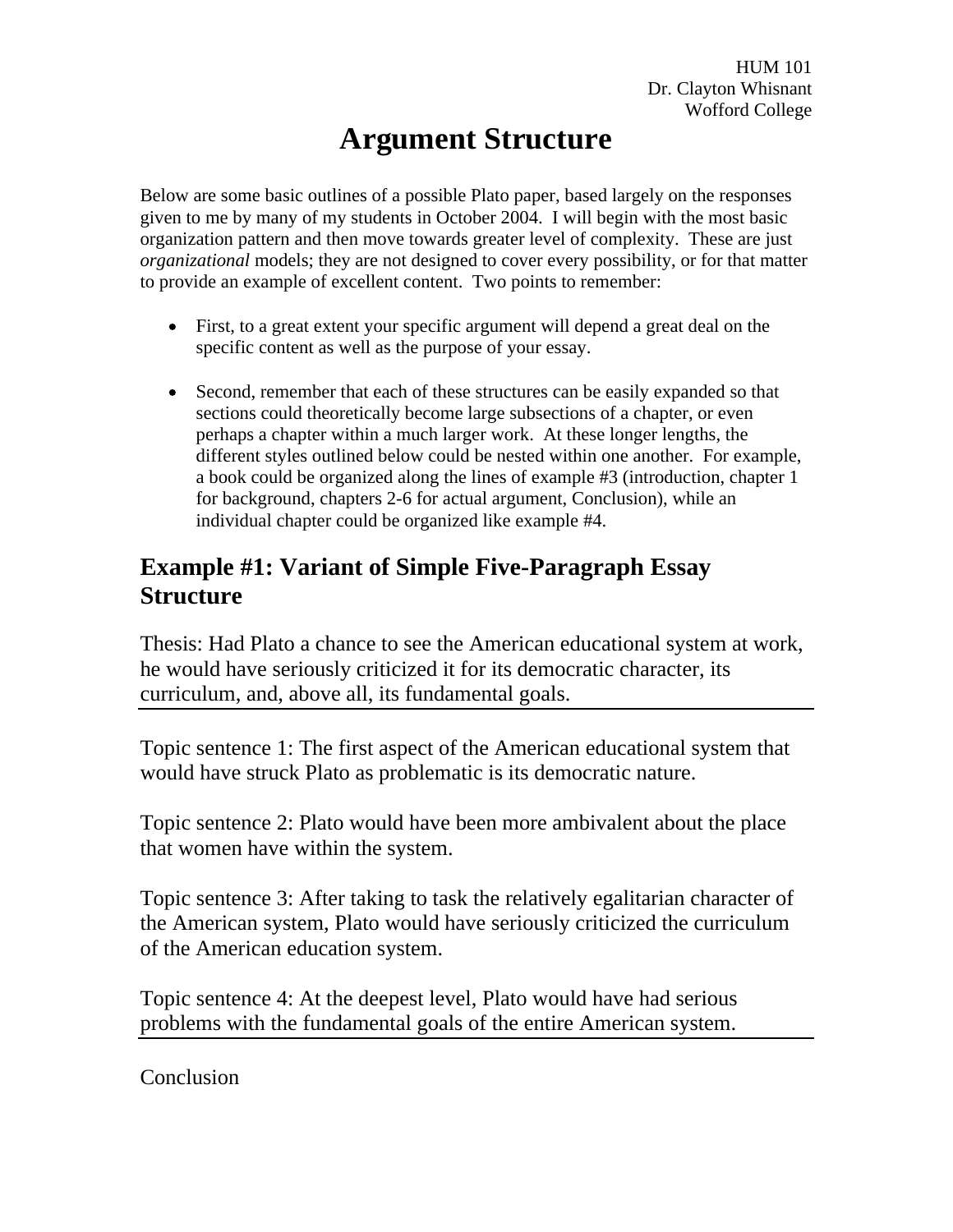## **Example #2: Elaboration of Simple Five-Paragraph Essay Structure** and the structure of the structure of the structure of the structure of the structure of the structure of the structure of the structure of the structure of the structure of the structure of the structure of th

Thesis: Had Plato a chance to see the American educational system at work, he would have seriously criticized it for its democratic character, its curriculum, and, above all, its fundamental goals.

Topic sentence 1: The first aspect of the American educational system that would have struck Plato as problematic is its democratic nature. The basic American system is built around the principle of providing a basic education for all.

Topic sentence 2: Plato's system as laid out in the Republic, on the other hand, assumed different kinds of education for different population group.

Topic sentence 3: Plato would have been more ambivalent about one key aspect of our democratic system, though—namely, the place of women in the system.

Topic sentence 4: After taking to task the relatively egalitarian character of the American system, Plato would have seriously criticized the curriculum of the American education system. The American system is built around providing the basis skills that one needs to survive, and hopefully thrive, within a modern democratic economy.

Topic sentence 5: Plato's system above all was focused on providing a tiny elite—the Guardians—with the skills they would need to protect the city.

Topic sentence 6: At the deepest level, Plato would have had serious problems with the fundamental goals of the entire American system.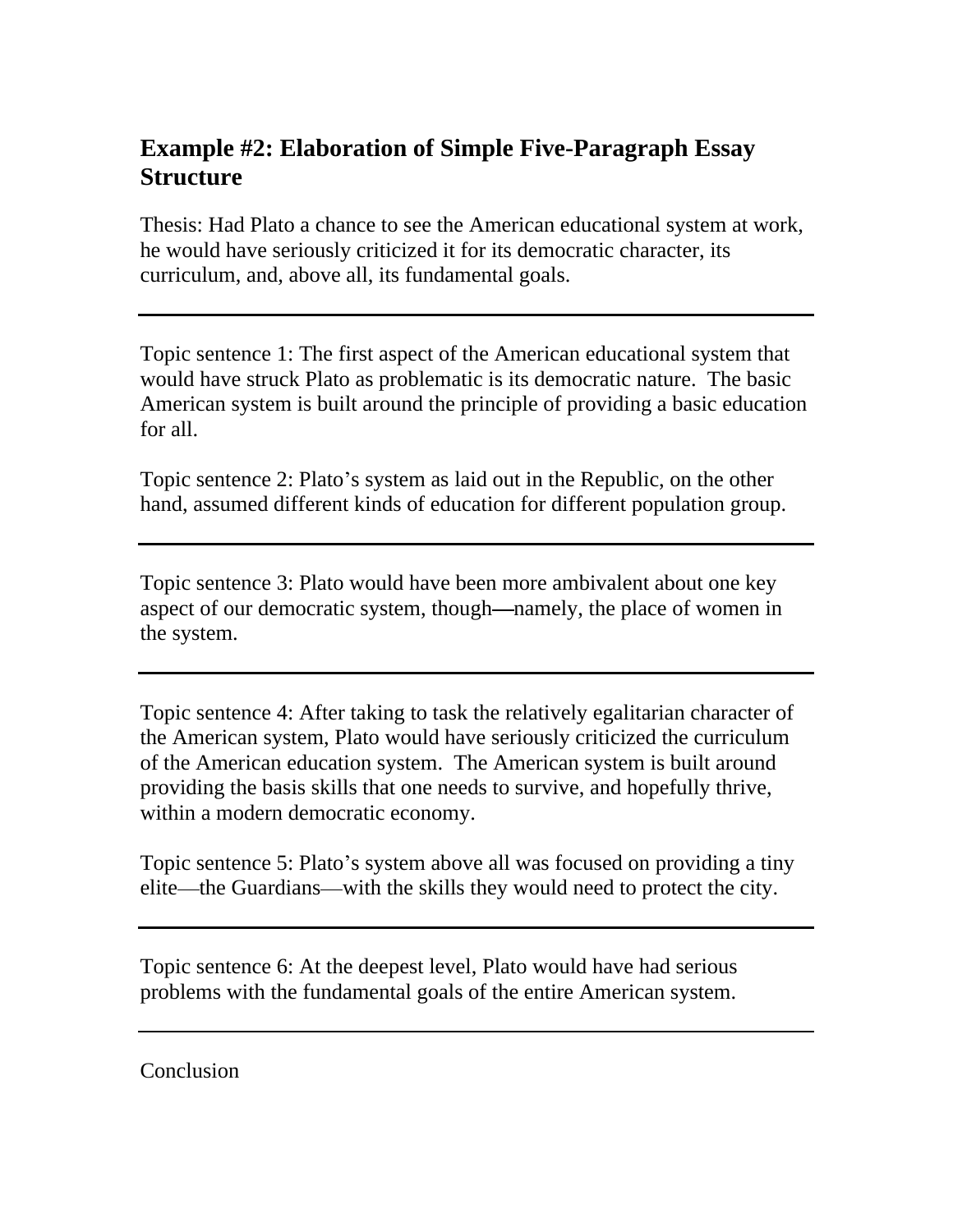#### **Example #3: Background-Argument Structure**

Thesis: Had Plato a chance to see the American educational system at work, he would have seriously criticized it for its democratic character, its curriculum, and, above all, its fundamental goals.

Topic sentence 1: The American education system is one designed to fit well with the demands of modern, capitalist society

Topic sentence 2: The first aspect of the American educational system that would have struck Plato as problematic is its democratic nature.

Topic sentence 3: Plato would have been more ambivalent about the place that women have within the system.

Topic sentence 4: After taking to task the relatively egalitarian character of the American system, Plato would have seriously criticized the curriculum of the American education system.

Topic sentence 5: At the deepest level, Plato would have had serious problems with the fundamental goals of the entire American system.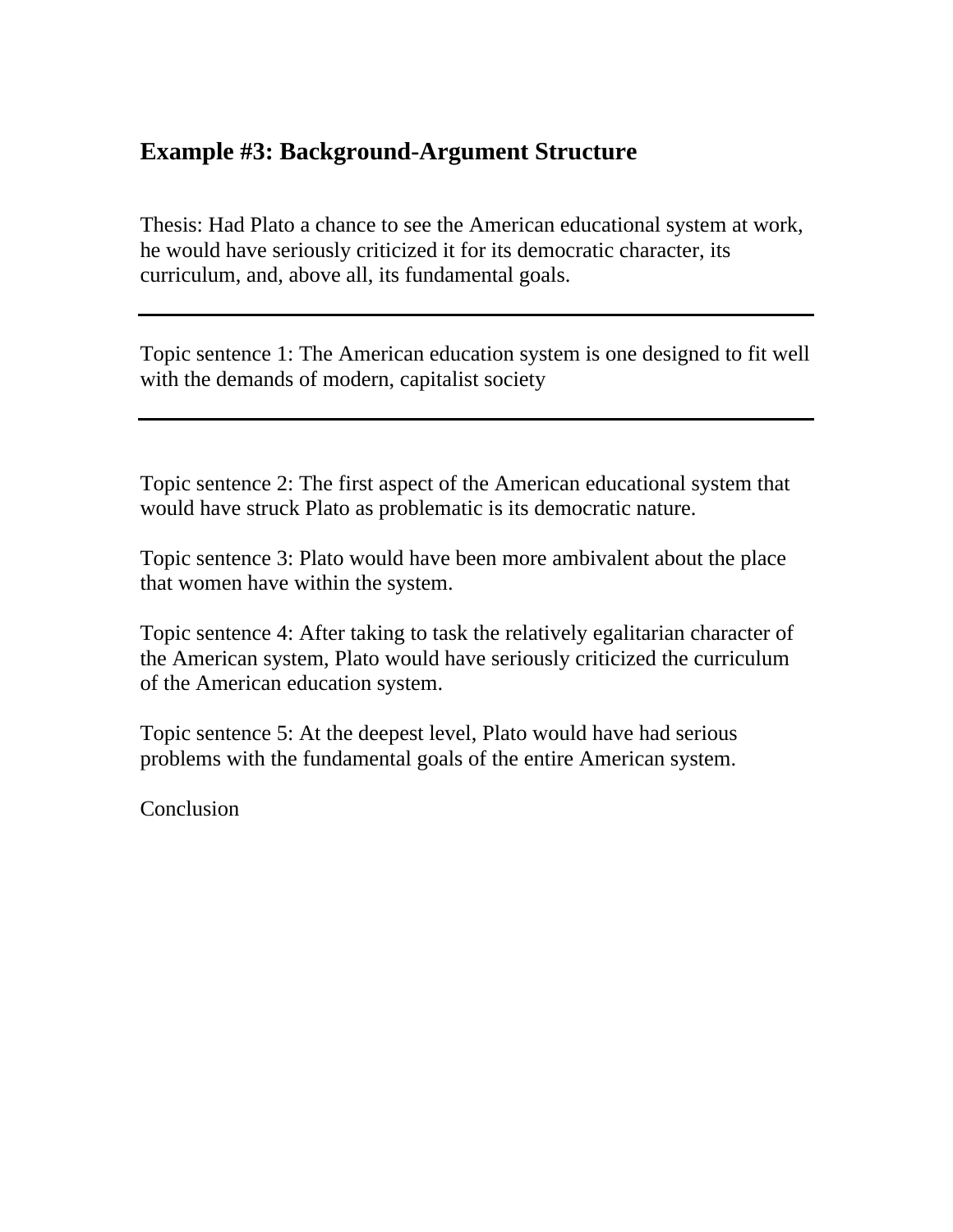#### **Example #4: Counterargument-Argument Structure**

Thesis: Had Plato a chance to see the American educational system at work, he would have seriously criticized it for its democratic character, its curriculum, and, above all, its fundamental goals.

Topic sentence 1: There are certainly many aspects of our educational system that Plato would have praised.

Topic sentence 2: Still, there is no doubt that Plato also would have had many problems with our system as well. The first aspect of the American educational system that would have struck Plato as problematic is its democratic nature.

Topic sentence 3: Plato would have been more ambivalent about the place that women have within the system.

Topic sentence 4: After taking to task the relatively egalitarian character of the American system, Plato would have seriously criticized the curriculum of the American education system.

Topic sentence 5: At the deepest level, Plato would have had serious problems with the fundamental goals of the entire American system.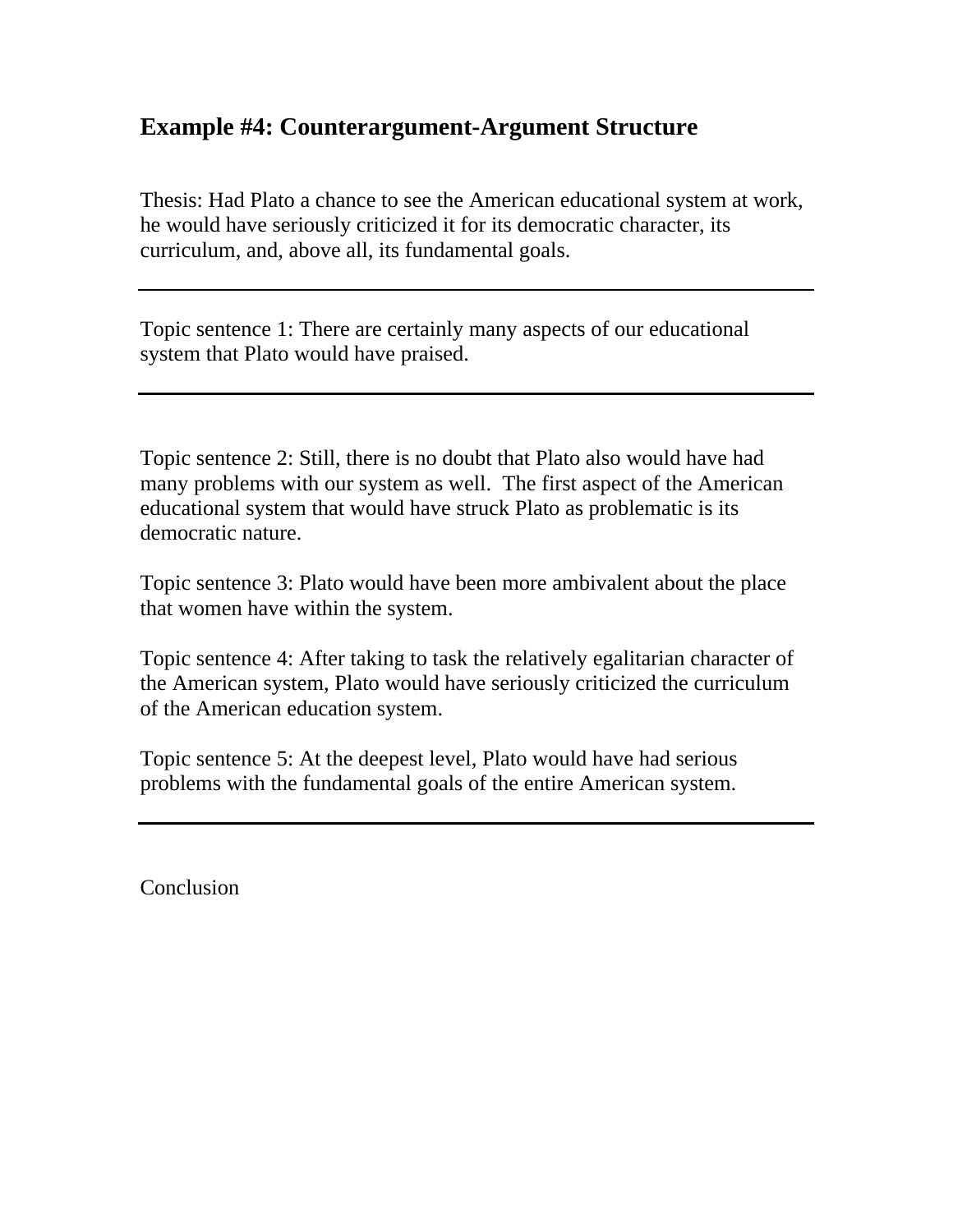#### **Example #5: Argument-Counterargument-Response Structure**

Thesis: Had Plato a chance to see the American educational system at work, he would have seriously criticized it for its democratic character, its curriculum, and, above all, its fundamental goals.

Topic sentence 1: The first aspect of the American educational system that would have struck Plato as problematic is its democratic nature.

Topic sentence 2: After taking to task the relatively egalitarian character of the American system, Plato would have seriously criticized the curriculum of the American education system.

Topic sentence 3: Now, there is no doubt that Plato would have been less critical, and perhaps even have praised, a few aspects of our system. First of all, he would have acknowledged the real steps we had made to provide women with equal educational opportunities.

Topic sentence 4: He would have also have appreciated the importance of differently tracked classes and different kinds of higher education for shaping the education system somewhat to fit an individual's eventual place of employment.

Topic sentence 5: Yet these similarities between Plato's system and ours are shown to be merely superficial by comparing the fundamental goals of the two systems.